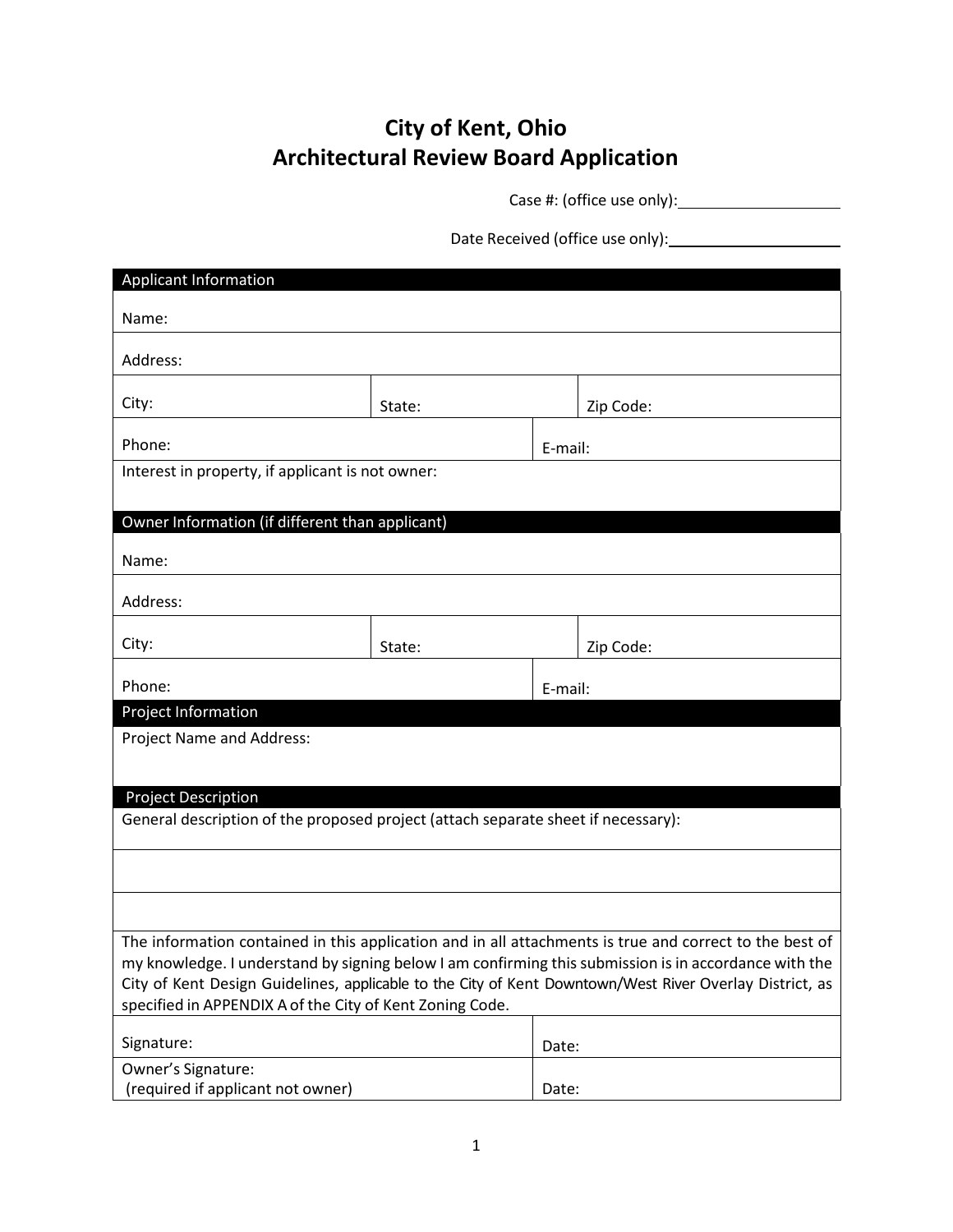## **PROJECT APPLICATION SUBMISSION REQUIREMENTS FOR THE ARCHITECTURAL REVIEW BOARD**

Review and approval by the Architectural Review Board (ARB) is required for all new structures, exterior façade renovations/alterations, and signage for any commercial structure located within the City of Kent Downtown/West River Overlay District. Approval requires the issuance of a "Certificate of Appropriateness" that specifies the project details authorized by the Architectural Review Board. A "Certificate of Appropriateness" must be issued prior to the start of any and all construction, alteration, and/or installation planned within the boundaries of the Downtown/West River Overlay District.

A complete application packet must include **all** of the following:

- **1. Cover Letter**: Letter identifying the applicant's name, contact information, and description of all aspects of the proposed project.
- 2. **Drawings**: Eight (8) complete sets of dimensioned and scaled drawings and site plan on paper that measures, at a minimum, 11" x 17." If a proposed project will require the issuance of a building permit and/or Planning Commission review, drawings must be stamped/sealed by a licensed architect or engineer.

All drawings must be accurate and include the following:

- a. **Elevations**: Must show existing and proposed exterior architectural elements for building facade including colors, materials, etc., in sufficient detail that the ARB can effectively determine how the proposed project will look upon completion. Details should include, but not be limited to doors, windows, exterior lighting, awnings, roofline, fencing, landscaping, gutters, downspouts, visible mechanical units or systems, etc.
- b. **Sign(s)**: Ensure detail is provided for the number, dimension and location of existing  $sign(s)$  as well as for all proposed new sign(s).
- c. **Renderings**: Must match elevation drawings in form and development details.
- 3. **Samples**: One physical sample of each proposed exterior building material and paint color is required and must be provided prior to the scheduled ARB meeting so staff can ensure it is available to present to ARBmembers at an upcoming meeting. Replicas of colors or materials on paper alonewill not be accepted.
	- a. The set of physical samples must be delivered to the Community Development Department, 930 Overholt Road, Kent by **3:30 p.m. the Wednesday proceeding the scheduled ARB meeting.** If the required set of physical samples is not delivered by the specified submission date, the ARB hearing for the application will be cancelled and will not be re-scheduled for ARB review until the set of physical samples has been delivered.
	- b. For application packets that are for signage only, the application must include photos of the actual building, from multiple angles, with the proposed sign(s) "photoshopped" onto the building and/or site in scaled proportion, clearly identifying the sign measurement details. Samples of the paint (if applicable) and sign material(s) must be provided.
- 4. **Photos**: Color photographs of the subject property.
- 5. **Additional Photos**: If location is attached to other commercial uses (i.e. is one commercial use located in a larger storefront), color photographs of adjacent/attached commercial uses must be provided.
- 6. Completed and signed application cover page.
- 7. **Fee**: Non-refundable application fee of \$100.00. Non-refundable application fee for sign(s) only ARB review is \$50.00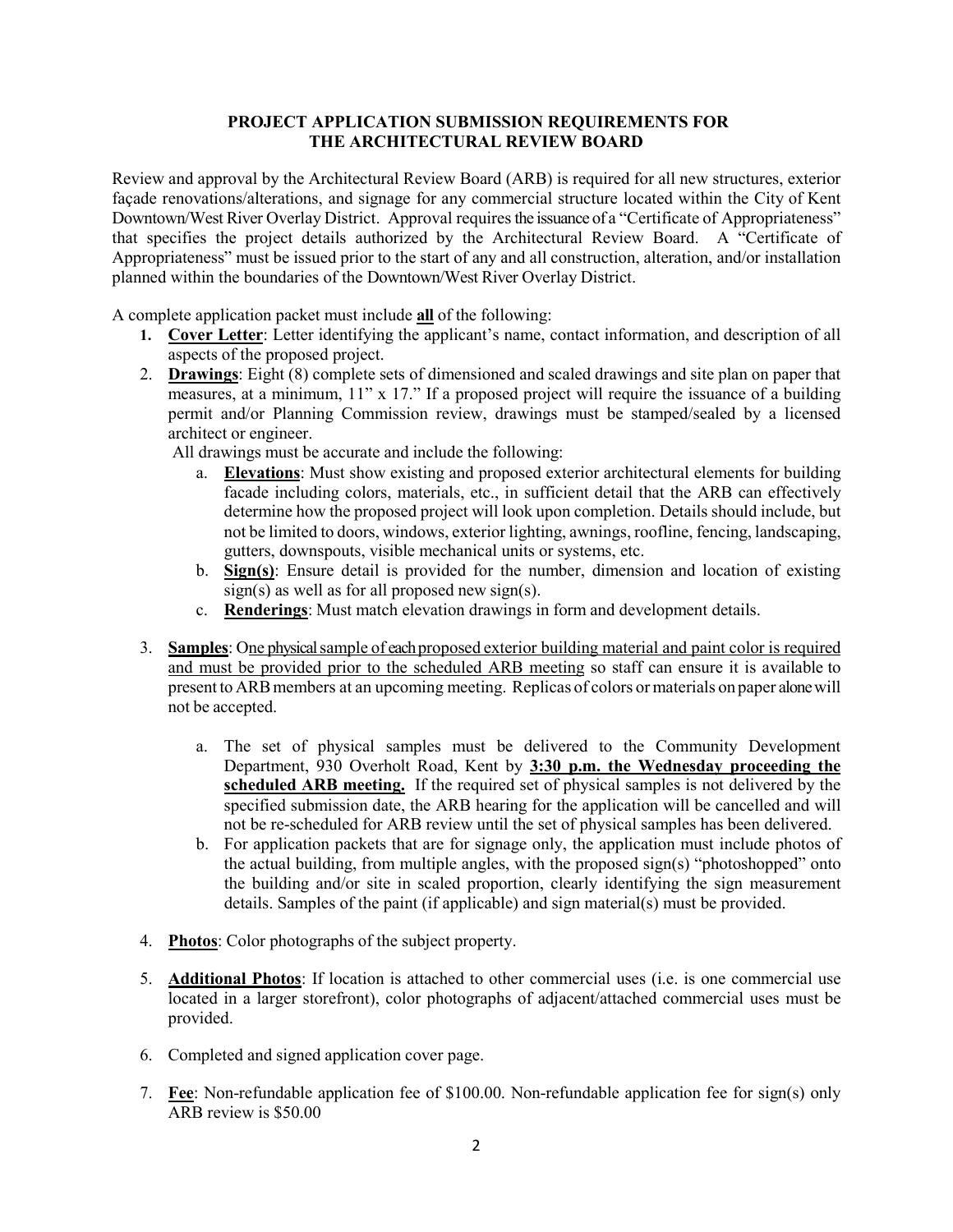All applications to be presented to the Architectural Review Board (ARB) must be submitted a minimum of 15 days prior to a scheduled meeting. Applicants are advised that incomplete applications will not be placed on an ARB meeting agenda until a complete application package is received. Applications are deemed complete if the only missing item(s) are the physical samples described in item  $\#3$ , which has a separate deadline for submission.

In some instances, an applicant may need to appear before the ARB for more than one meeting if substantial design revisions are required.

**In cases where an applicant proceeded with completing activities that are subject to review by the Architectural Review Board prior to that review occurring and no "Certificate of Appropriateness," has been issued, a civil offense fine(s) may be imposed for the period of noncompliance.**